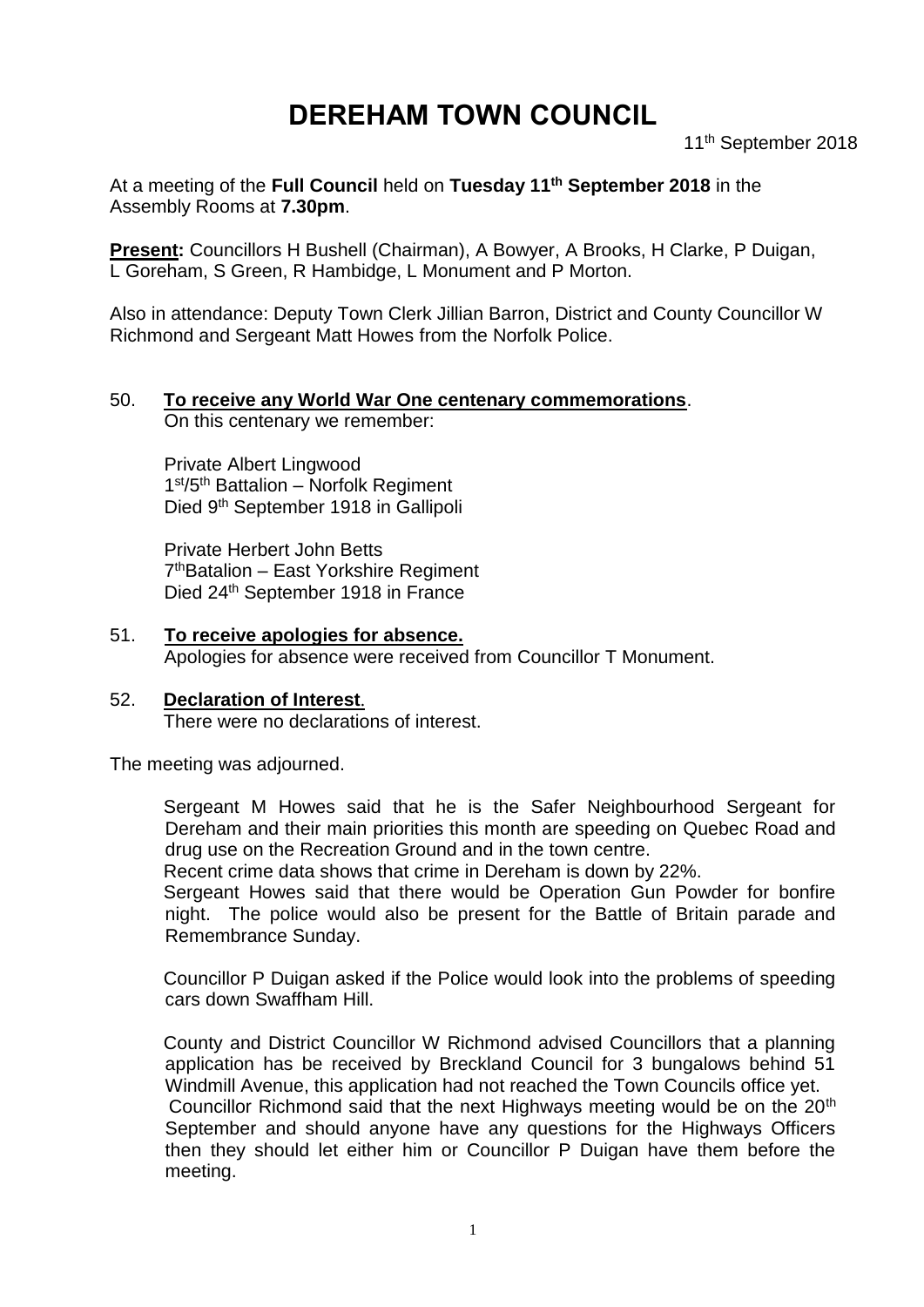The meeting resumed.

# 53. **To receive announcements.**

The Mayor, Councillor H Bushell announced that she had attended the following events:

| 17th August 2018<br>$\blacksquare$           | Helped on the Firefighters Charity Stall on the market |
|----------------------------------------------|--------------------------------------------------------|
| 23rd August 2018<br>$\sim$ $\sim$            | Monthly meeting with the Police                        |
| 25th August 2018<br>$\overline{\phantom{a}}$ | Royal British Legion meeting                           |
| 28 <sup>th</sup> August 2018<br>$\sim$ $-$   | Forget Me Not meeting                                  |
| 31 <sup>st</sup> August 2018<br>$\sim$       | Royal British Legion Information Day                   |
| 7 <sup>th</sup> September 2018 -             | First A Board meeting with Norfolk County Council      |
|                                              | <b>Highway and Breckland Council</b>                   |
| 9 <sup>th</sup> September 2018 -             | Civic Sunday at Hunstanton                             |
| 10th September 2018 -                        | Royal British Legion meeting                           |

### 54. To receive, confirm as correct and sign the minutes of the **Full Council** meeting held on **Tuesday 14th August 2018.**

Proposed by Councillor H Bushell, seconded by Councillor L Monument the minutes of the Full Council meeting Tuesday 14<sup>th</sup> August 2018 were agreed and signed.

# 55. **Markets & Buildings Committee**

(a) To receive, confirm as correct and sign the minutes of the meeting held on **Tuesday 28th August 2018.**

Proposed by Councillor R Hambidge, seconded by Councillor R Hambidge the minutes of the Markets and Buildings Committee were agreed and signed.

(b) To receive a report from the Chairman, discuss any matters arising therefrom and vote on recommendations.

The following recommendations was agreed and approved by the Council without amendment:

# **To discuss hiring of the bar at the Memorial Hall.**

The bar at the Memorial Hall could be hired to operate as a cafe for events providing the hirer adheres to the rules of what they can use and that the walk way through the bar area is kept clear as stated. Should these rules be broken then the hirer will no longer be able to hire the bar area.

# **To discuss and review proposal to develop ideas to reconfigure the Market Place.**

The proposal to carry out prefeasibility work to reconfigure the market place to go forward to Breckland Council for funding. The committee agreed that the proposal be brought back to Full Council once Breckland had considered it, so that Town Council funding could be approved.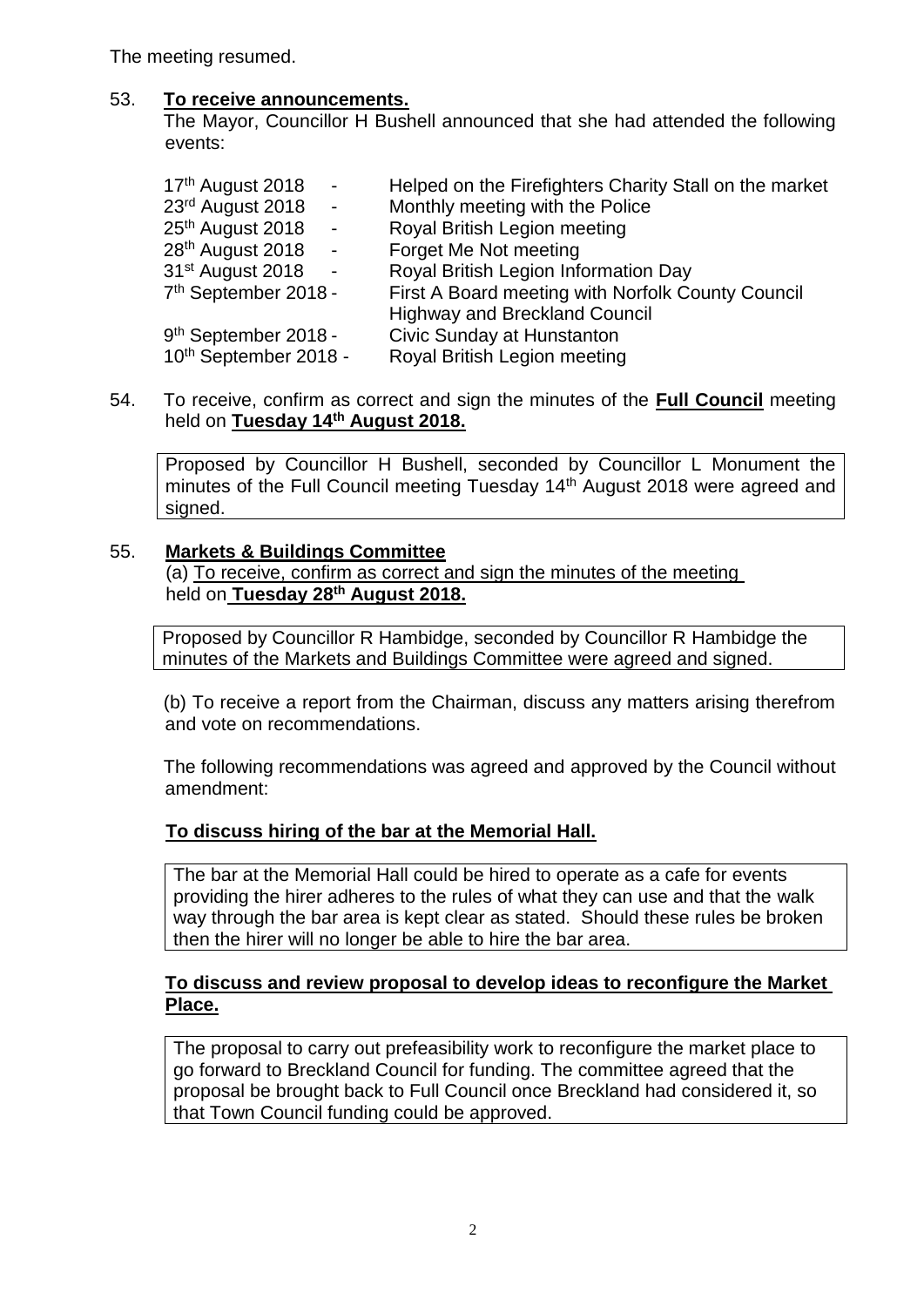# 56. **Finance & Governance Committee**

(a) To receive, confirm as correct and sign the minutes of the meeting held on **Tuesday 4 th September 2018.**

Proposed by Councillor H Bushell, seconded by Councillor P Duigan the minutes of the Finance and Governance meeting were agreed and signed.

(b) To receive a report from the Chairman, discuss any matters arising therefrom and vote on recommendations.

The following recommendations was agreed and approved by the Council without amendment:

## **To consider Grants.**

Councillors agreed the following grant:

| Organisation   amount |      | Purpose                    | Comment            |
|-----------------------|------|----------------------------|--------------------|
| Toftwood              | £500 | Run a football festival in | <b>Ensure the</b>  |
| Saints:               |      | October Half Term and      | applicant is aware |
|                       |      | then every school holiday  | that this is a one |
|                       |      |                            | off grant for one  |
|                       |      |                            | event.             |

# **To review grant policy.**

A new critereon be included under condition 6 that where a grant has been awarded that the organisation report back on the success of the activity and any lessons learnt.

## **Report on expenditure against budget.**

That some underspend from 2017/18 be carried forward for the brochure so that a late invoice from 17/18 and paid in 18/19 would not count against the grant to the FoDMH to produce brochures. That the FoDMH must produce copies of invoices when they are reporting at the end of the financial year.

## **Update on capital building repairs.**

Repairs to the Assembly Rooms roof at a cost of £1,349 be carried out ASAP and that the funding for the repair should come from the Headborough Trust.

## **Update on claims for liability.**

That the Council follows the advice of the solicitor: that the Council does not believe that it has any liability with regard to potential flooding of the property. That the Clerk write to the property owner explaining the reasons why and that a file is retained by the Council.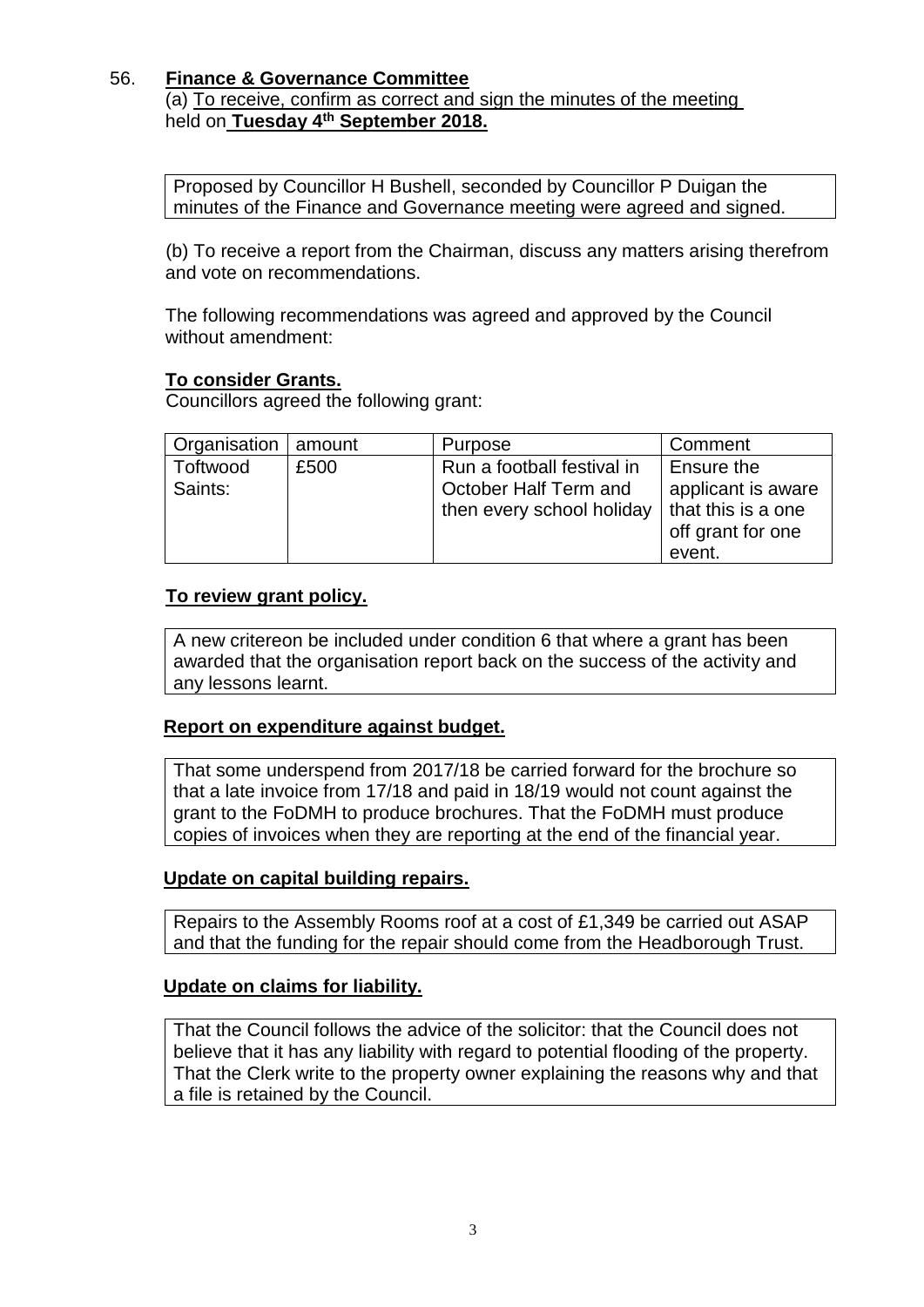#### 57. To receive, confirm as correct and sign the minutes of the **Planning** meeting held on **Tuesday 14th August 2018 and Tuesday 28th August 2018**

Proposed by Councillor H Bushell, seconded by Councillor H Clarke the minutes of the planning meetings Tuesday 14<sup>th</sup> August 2018 and Tuesday 28<sup>th</sup> August 2018 were agreed and signed.

# 58. **To receive and adopt the list of accounts paid, the Financial Statement and list of accounts to be paid.**

Proposed by Councillor H Bushell, seconded by Councillor R Hambidge the list of accounts paid and the Financial Statement were agreed and signed. The revised list of accounts to be paid from August was signed.

# 59. **To confirm committees.**

The following committees were agreed:

#### **PLANS**

*Responsible for: Considering and commenting on all building plans submitted for comment by Breckland Council*

- A Bowyer A Brooks H Bushell H Clarke P Duigan
- S Green

L Goreham R Hambidge K Millbank L Monument T Monument P Morton

## **HERITAGE & OPEN SPACES**

*Responsible for: open spaces, Commons, Vicarage Meadow, Bishop Bonner's Cottage, Windmill, Street furniture, Town Sign, Explosive Store, Closed Churchyard*

A Bowyer *(Vice Chairman)* P Duigan *(Chairman)* K Millbank L Monument T Monument P Morton

# **MARKETS & BUILDINGS**

*Responsible for: Assembly Rooms, Memorial Hall, Fleece Meadow, Markets*

#### **RECREATION**

*Responsible for: allotments, Play Areas, grass cutting and ground maintenance*

A Bowyer *(Chairman)* P Duigan K Millbank *(Vice Chairman)* L Monument T Monument P Morton

## **SOCIAL & WELFARE**

*Responsible for: War Memorial, Dereham Community Car Scheme, Twinning, Cemetery (including Lodge, Chapel, trees, paths and roads), Barwell Court toilets, Christmas Tree and Christmas Lights*

A Brooks H Bushell H Clarke L Goreham R Hambidge S Green